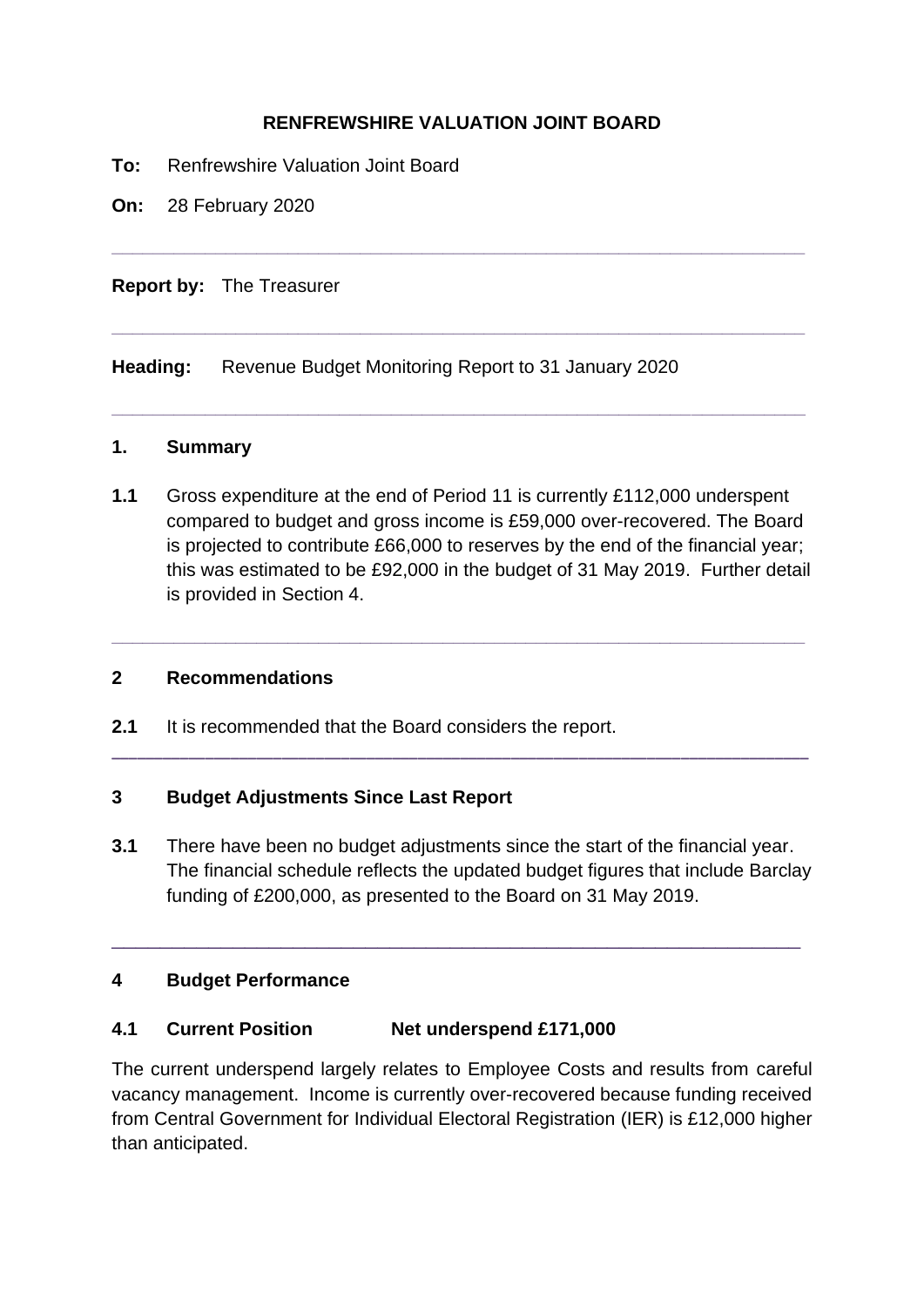# **4.2 Projected Year-end Position Net overspend £26,000**

The budget approved by the Board in May 2019 included a temporary contribution to reserves of £92,000. This figure is now expected to be £66,000; a decrease of £26,000.

The estimated year-end overspend is largely attributable to additional postage costs resulting from the December 2019 General Election. The projected overspend in Transport Costs is due to the budget allocation being included in Employee Costs; this budget will be transferred next financial year.

**\_\_\_\_\_\_\_\_\_\_\_\_\_\_\_\_\_\_\_\_\_\_\_\_\_\_\_\_\_\_\_\_\_\_\_\_\_\_\_\_\_\_\_\_\_\_\_\_\_\_\_\_\_\_\_\_\_\_\_\_\_\_\_\_\_\_\_**